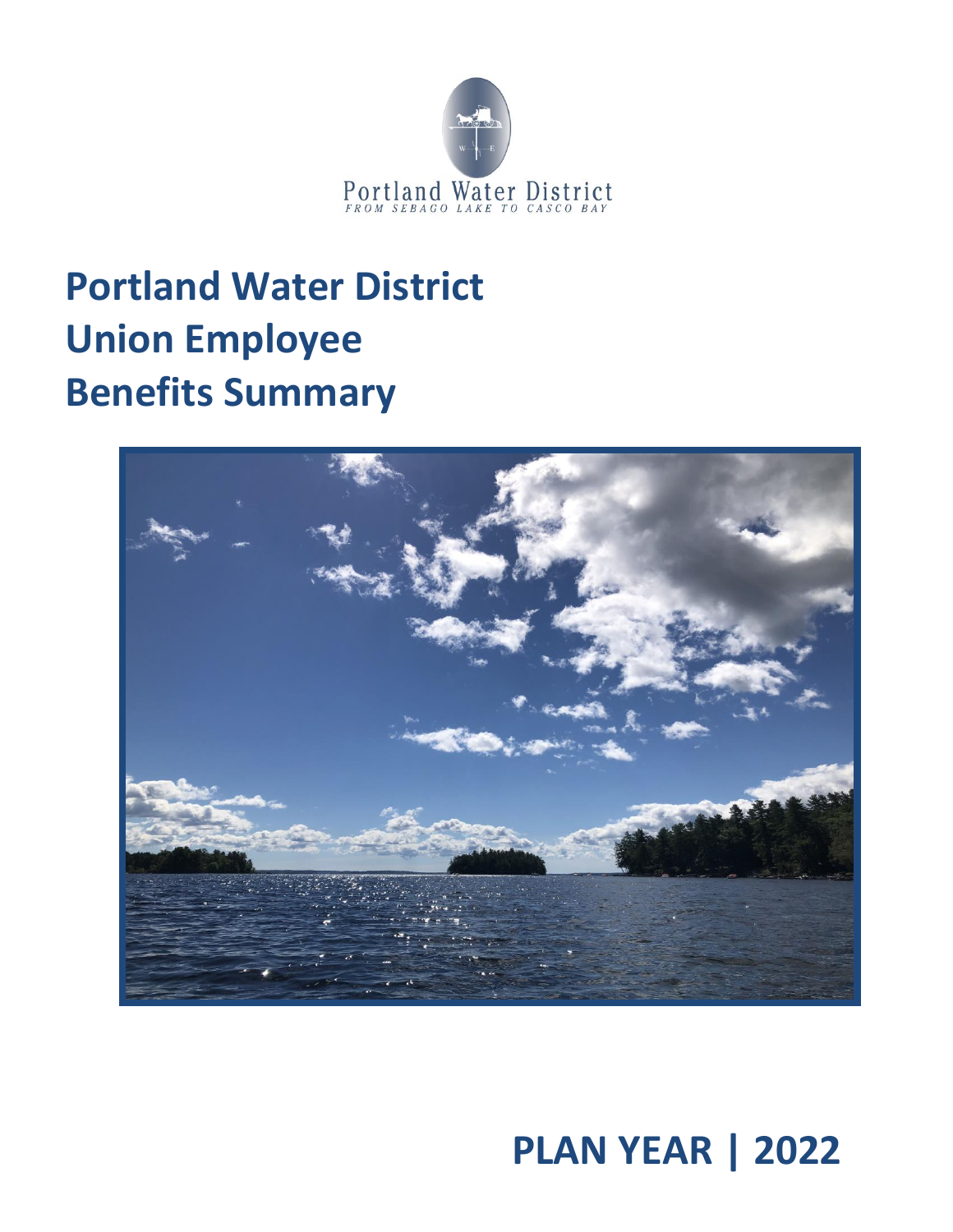

# Our employees are our most valuable asset

That's why at Portland Water District we are committed to a comprehensive employee benefit program that helps our employees stay healthy, feel secure and maintain a work/life balance.

#### **Stay Healthy**

- Medical, Prescription, Dental Care and Vision
- Flexible Spending Accounts
- WHY Reimbursement Program

#### **Feeling Secure**

- 457 Deferred Compensation Plan
- Life/Accidental Death and Dismemberment
- Long and Short Term Disability Plans
- Employee Assistance Plan (EAP)
- Supplemental Benefits
- 457 Deferred Compensation and Defined Benefit Pension Plan

#### **Work/Life Balance**

- Earned Paid Leave
- Sick Leave
- Employee Assistance Plan (EAP)
- Employee Education and Development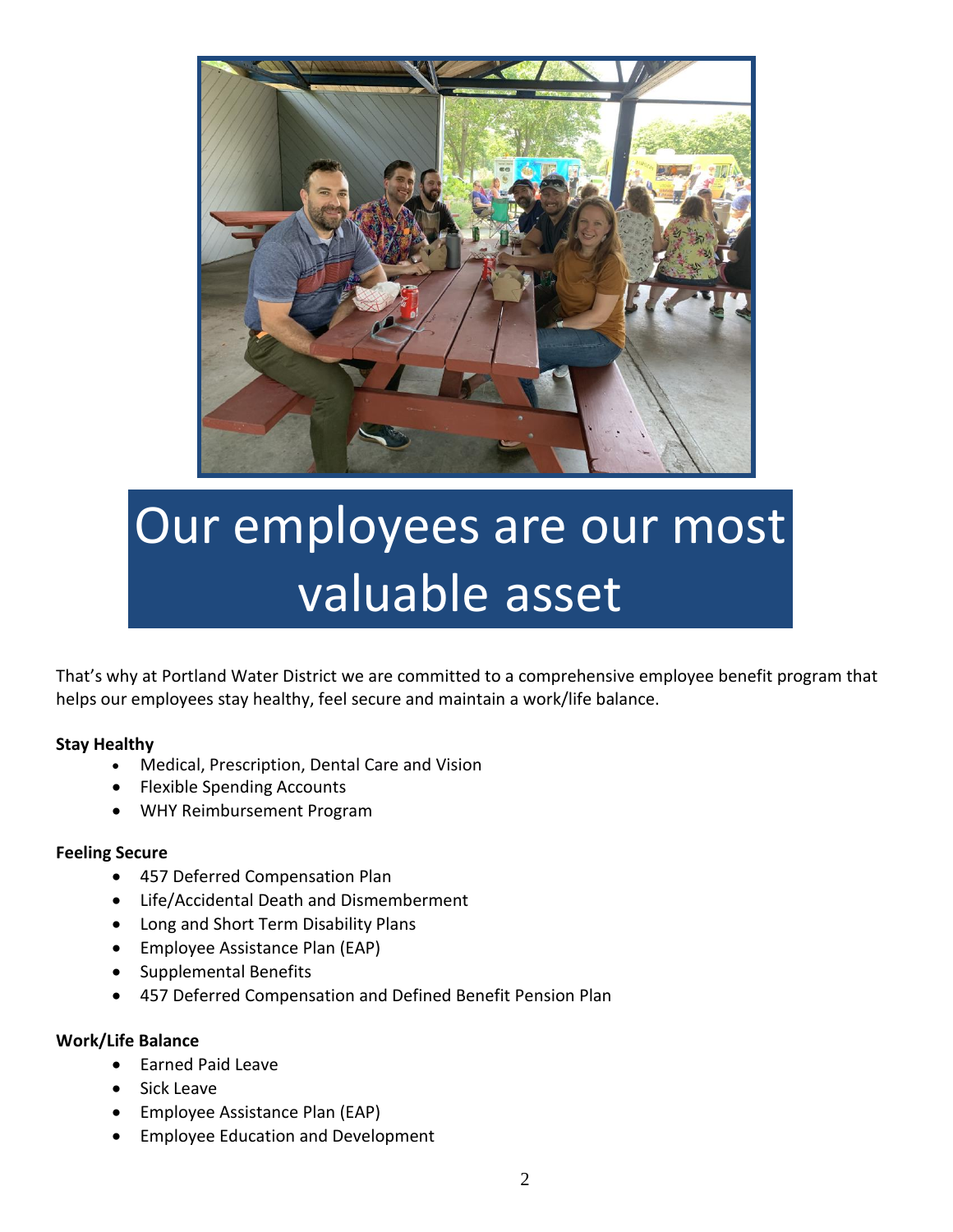## Contact Information Contact Information



Refer to this list when you need to contact one of your benefit vendors. For general information contact Employee Services.

#### **[M E D I C A L](#page-3-0) :**

| <b>Provider Name</b>         | <b>Harvard Pilgrim Health Care</b>      |
|------------------------------|-----------------------------------------|
| <b>Provider Contact</b>      | <b>Harvard Pilgrim Customer Service</b> |
| <b>Provider Phone Number</b> | 888-333-4742                            |
| <b>Provider Web Address</b>  | www.harvardpilgrim.org                  |

#### **F L E X I B L E S P E N D I N G A C C O U N T S ( F S A ) :**

**Provider Name Benefit Strategies Provider Phone Number 888-401-3539 Provider Fax Number 603-647-4668 Provider Web Address [benstrat.com](http://www.benstrat.com/) e-mail: [info@benstrat.com](mailto:info@benstrat.com)**

**Mail Claims to: Benefit Strategies P.O. Box 1300 Manchester, NH 03105-1300**

**[L I F E ,](#page-3-0) LTD A N D S T D : Provider Name Mutual of Omaha Provider Contact Claims Provider Phone Number 800-877-5176**

**Provider Web Address [www.mutualofomaha.com/customerservice](http://www.mutualofomaha.com/customerservice)**

#### **D E N T A L / V I S I O N** :

**Provider Name Northeast Delta Dental Dental Provider Phone Number: 800-832-5700 or 603-223-1234 Vision Provider Contact Figure 2 EyeMed Vision Provider Phone Number: 866-723-0513**

**Dental Provider Contact Northeast Delta Dental Customer Service**

#### **E M P L O Y E E A S S I S T A N C E P R O G R A M ( E A P )** :

| <b>Provider Name</b>          | AnthemEAP                  |
|-------------------------------|----------------------------|
| <b>Provider Phone Number:</b> | 800-999-7222               |
| <b>Provider Web Address:</b>  | anthemeap.com (login: pwd) |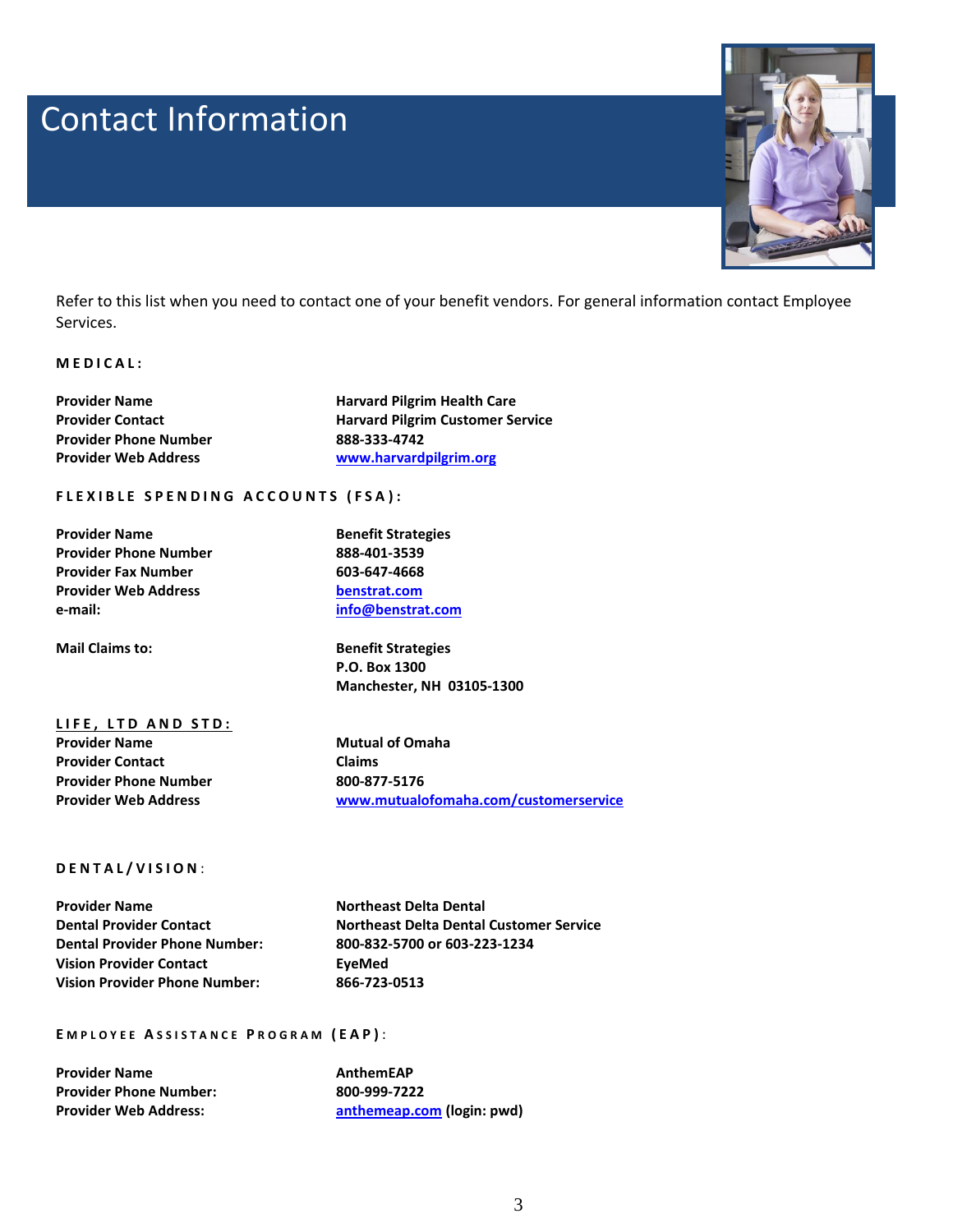## <span id="page-3-0"></span>Medical Insurance



#### **Who is Eligible and When:**

Eligibility for medical coverage is effective the first of the month following date of hire. Employee Services will meet with you and review your benefit options before your effective date.

Regular nonunion employees working 20 hours or more per week, or union employees working 25 hours or more per week are eligible to participate in the Medical Plan with the District. Employee contributions are prorated based on normal scheduled working hours.

#### **Benefits You Receive:**

In 2022 the Portland Water District will continue to offer comprehensive Medical Benefits to our employees, through Harvard Pilgrim. We will continue to offer the HMO and POS medical plans. There are no changes to the benefit levels on either plan.

The tables in this Benefit Summary list a partial outline of services. Please refer to the Harvard Pilgrim Schedule of Benefits for a more comprehensive outline of coverage. To change a primary care physician, please call Harvard Pilgrim Health Care at 888-333-4742.

Our prescription plan remains the Harvard Pilgrim 5 Tier Value Formulary. Please see pages 6 and 7 for details.

**Medical Opt-Out –** Portland Water District provides a medical opt-out which is available to eligible employees who choose not to participate in Portland Water District's Health Insurance because of other coverage. An opt-out would result in a payment to the employee of \$67.77 per week. Proof of other health insurance coverage will be required each year to take advantage of this benefit.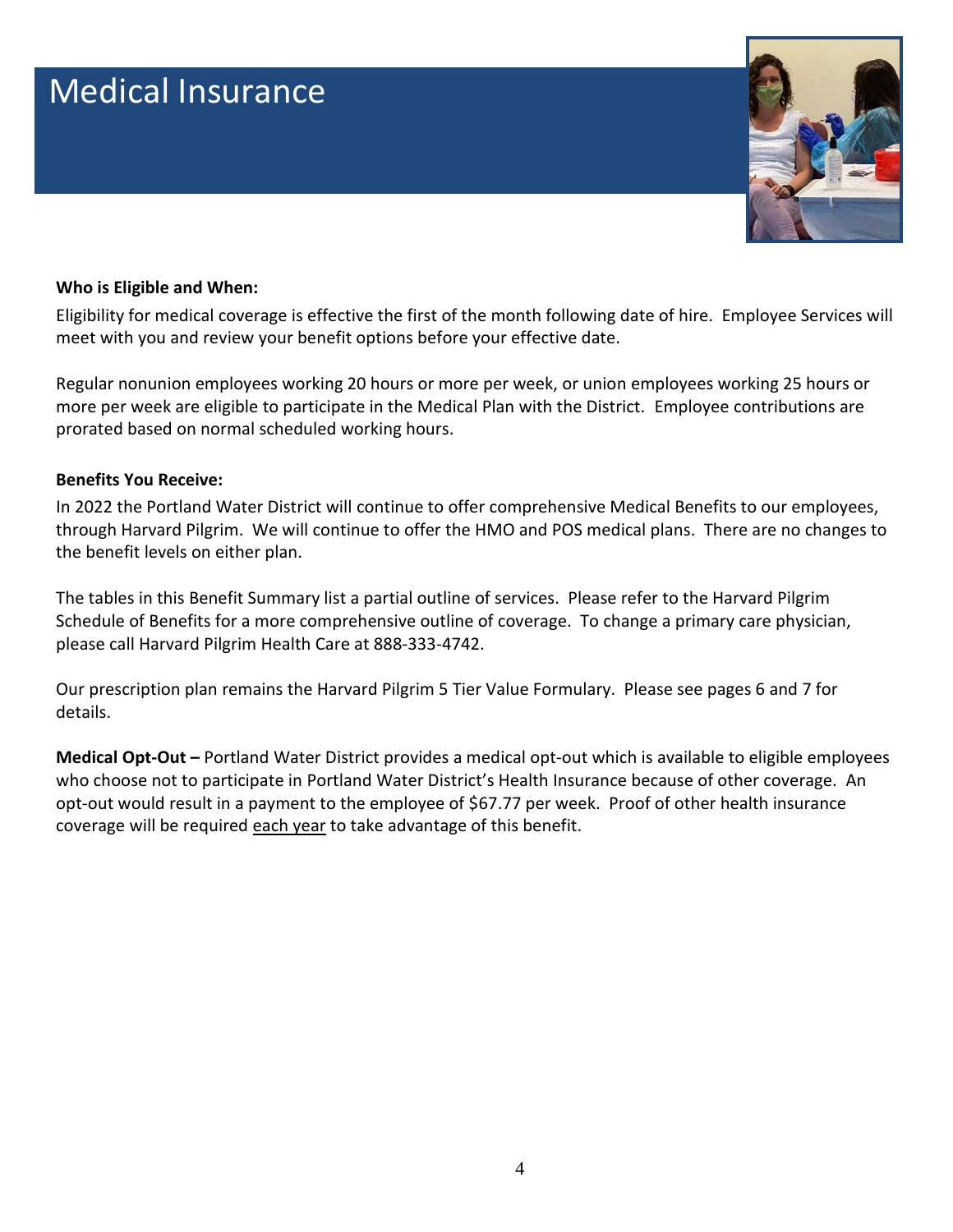| <b>2022 Harvard Pilgrim Plans</b>                                                          | <b>HMO</b>                                                                                                | <b>POS</b>                                                                                                                                        |  |  |  |  |
|--------------------------------------------------------------------------------------------|-----------------------------------------------------------------------------------------------------------|---------------------------------------------------------------------------------------------------------------------------------------------------|--|--|--|--|
| <b>BENEFIT HIGHLIGHTS</b>                                                                  |                                                                                                           |                                                                                                                                                   |  |  |  |  |
| Deductible - In-Network                                                                    | N/A                                                                                                       | N/A                                                                                                                                               |  |  |  |  |
| Deductible - Out-of-Network                                                                | N/A                                                                                                       | \$250/\$750                                                                                                                                       |  |  |  |  |
| Annual Out-of-Pocket Maximum                                                               | \$2,000/\$4,000                                                                                           | IN: \$1,500/\$3,000; OON: \$2,500/\$7,500                                                                                                         |  |  |  |  |
| Hospital Coinsurance                                                                       | None                                                                                                      | 30%                                                                                                                                               |  |  |  |  |
| Inpatient - Physician & Hospital                                                           | No Charge                                                                                                 | IN: 10% Coinsurance;<br>OON: Deductible/30% Coinsurance                                                                                           |  |  |  |  |
| Outpatient Day Surgery                                                                     | No Charge                                                                                                 | IN: 10% Coinsurance;<br>OON: Deductible/30% Coinsurance                                                                                           |  |  |  |  |
| lAnnual Preventative Services                                                              | No Charge                                                                                                 | IN: No Charge;<br>OON:Deductible/30% Coinsurance                                                                                                  |  |  |  |  |
| Office Visit - Primary Care/Specialist                                                     | \$20 Copay                                                                                                | IN: \$20 Copay;<br>OON:Deductible/30% Coinsurance                                                                                                 |  |  |  |  |
| Labs                                                                                       | No Charge                                                                                                 | IN: No Charge;<br>OON: Deductible/30% Coinsurance                                                                                                 |  |  |  |  |
| X-rays and Advanced Radiology                                                              | No Charge                                                                                                 | IN: No Charge;<br>OON: Deductible/30% Coinsurance                                                                                                 |  |  |  |  |
| Emergency Room                                                                             | \$100 Copay                                                                                               | \$100 Copay                                                                                                                                       |  |  |  |  |
| Urgent Care                                                                                | Convenience Care Clinic: \$20 Copay<br>Urgent Care Clinic: \$20 Copay<br>Hospital Urgent Care: \$20 Copay | IN: Convenience Care Clinic: \$20 Copay;<br>Urgent Care Clinic: \$20 Copay<br>Hospital Urgent Care: \$20 Copay<br>OON: Deductible/30% Coinsurance |  |  |  |  |
| Chiropractic                                                                               | \$20 Copay                                                                                                | IN:\$20 Copay;<br>OON: Deductible/30% Coinsurance                                                                                                 |  |  |  |  |
| Therapies: Physical/Occupational/Speech<br>limited to 40 visits combined per calendar year | \$20/Copay                                                                                                | IN:\$20 Copay;<br>OON: Deductible/30% Coinsurance                                                                                                 |  |  |  |  |
|                                                                                            | 5-Tier Value Formulary Prescription Drug Plan                                                             |                                                                                                                                                   |  |  |  |  |
| Prescription Drug Out-of-Pocket Maximum                                                    |                                                                                                           | \$1,000/\$2,000                                                                                                                                   |  |  |  |  |
| <b>Retail Prescription Drug</b>                                                            | 30-day: \$5/\$20/\$30/\$50/30% to \$250; 90-day: \$15/\$60/\$90/\$150/30% to \$750                        |                                                                                                                                                   |  |  |  |  |
| Mail Order Prescription Drug - 90 day supply                                               | \$10/\$40/\$60/\$100/30% to \$750                                                                         |                                                                                                                                                   |  |  |  |  |

### **Prescription Drug Benefits**

In 2022 Portland Water District will continue to provide your Prescription Drug benefits through the Harvard Pilgrim Pharmacy Program, with mail order from Optum Rx.

**Tier 1:** Tier 1 is primarily made up of lower-cost generic drugs. You pay the lowest cost-sharing amount for these drugs.

**Tier 2:** Tier 2 is primarily made up of higher-cost generic drugs. These drugs contain the same active ingredients as their brand-name counterparts.

**Tier 3:** Tier 3 is primarily made up of preferred brand-name drugs.

**Tier 4**: Tier 4 is primarily made up of preferred specialty drugs and non-preferred brand name drugs.

**Tier 5:** Tier 5 is primarily made up of non-preferred specialty drugs and other selected, high-cost brand-name and generic drugs.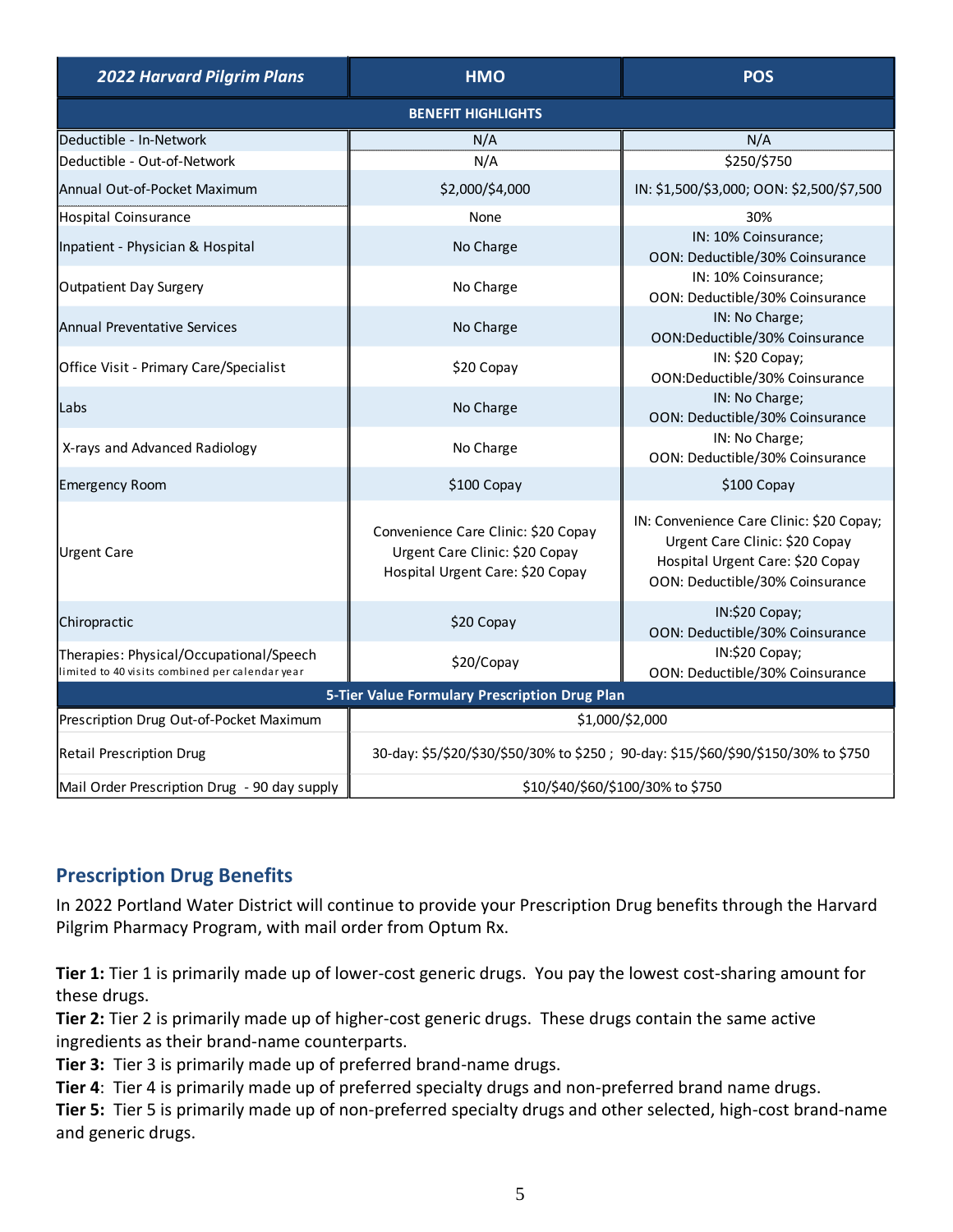Your prescription drug benefit covers most generic drugs and most brand-name drugs that do not have generic equivalents.

The HMO and POS plans all have an Rx out of pocket maximum of \$1000 per member and \$2000 per family.

| Tier 1 | \$5/\$15           |
|--------|--------------------|
| Tier 2 | \$20/\$60          |
| Tier 3 | \$30/\$90          |
| Tier 4 | \$50/\$150         |
| Tier 5 | 30% to \$250/\$750 |
|        |                    |

#### **(Some maintenance medications are available for a 90-day retail supply at two copays)**

| Mail Order                  |        |              |
|-----------------------------|--------|--------------|
| Co-pay for a 90-day supply: | Tier 1 | \$10         |
|                             | Tier 2 | \$40         |
|                             | Tier 3 | \$60         |
|                             | Tier 4 | \$100        |
|                             | Tier 5 | 30% to \$500 |

#### **HP DRUG LOOKUP – Value 5-Tier**

#### **How to Look Up a Drug in the Value-5 tier Formulary on the Harvard Pilgrim Website**

- 1. Go t[o https://www.harvardpilgrim.org](https://www.harvardpilgrim.org/)
- 2. Scroll to the bottom of the page until you see a teal colored box on the right.
- 3. Within that teal box, click on "Check drug coverage and costs for 2022."
- 4. Under "2022 Prescription Drug Plans" click on "Value 5-Tier."
- 5. You may choose to download a printable pdf which will list the drugs alphabetically or by category, or
- 6. You may look at the "Prescription Drug List."
- 7. Type in a drug name.
- 8. If the drug is covered, it will appear and list Brand and Generic. Click on "Brand" or "Generic" and you will see the tier number for your choice.
- 9. If a drug is not covered and there is no generic available, please go to <https://www.harvardpilgrim.org/public/request-an-exception> to learn how you may request an exception and to download an exception form to be completed by you and your physician.
- 10. If you wish to look up drugs by category, click on "Therapeutic Class" and click on the drug category to make your choice. You may also click on the subcategory to further define your selection but clicking on subcategory is not mandatory.
- 11. A list of drugs in your chosen category will appear, along with each drug's tier number.

#### **These lists are frequently updated. Please visit [harvardpilgrim.org](https://www.harvardpilgrim.org/) or call Harvard Pilgrim Member Services at 888-333-4742 to learn more.**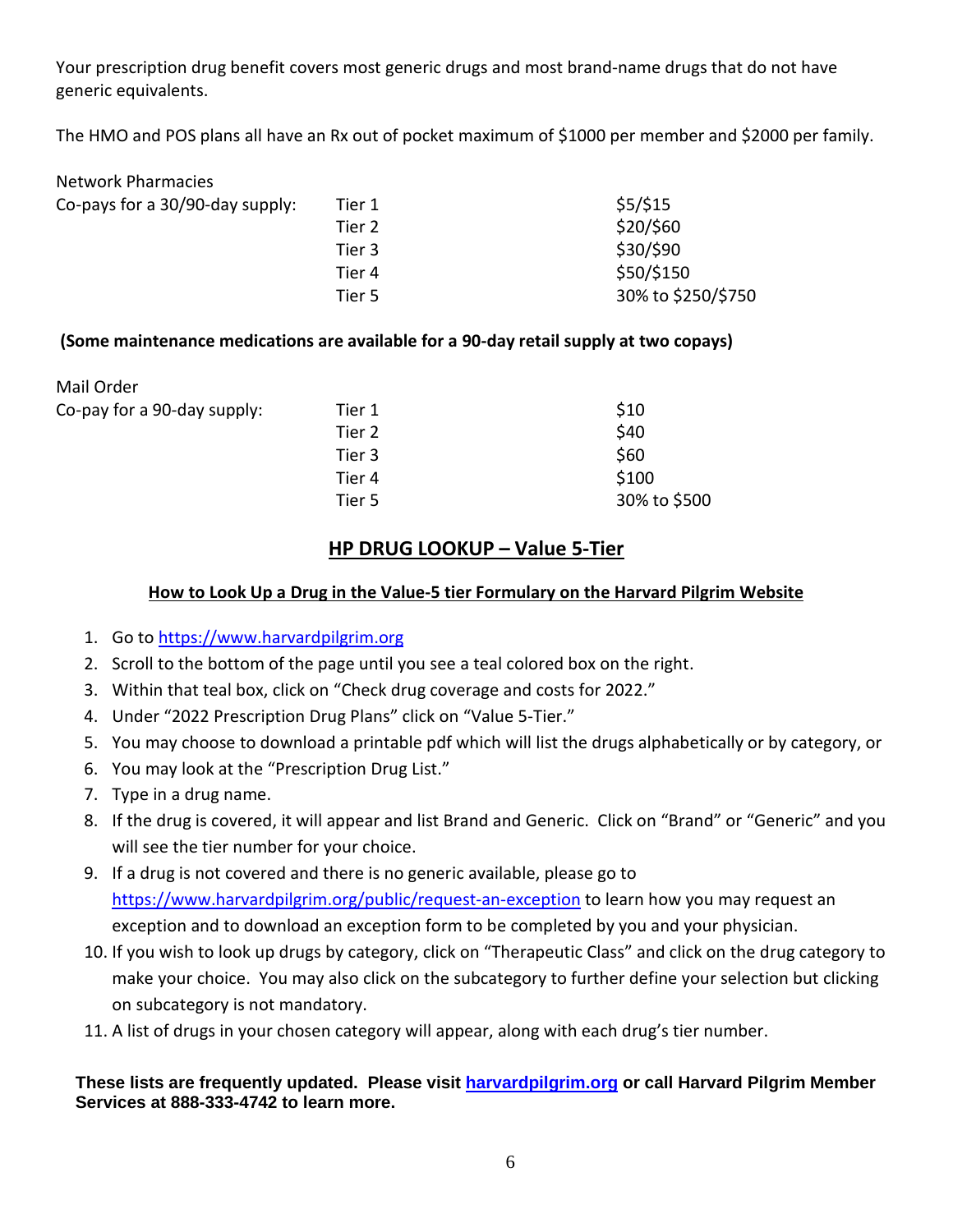### **Your Medical Contribution**

| Employee's<br>Rate                                  |            | <b>Single</b> | Single with Child(ren) |            | <b>EE/Spouse</b> |            |            | Family     |
|-----------------------------------------------------|------------|---------------|------------------------|------------|------------------|------------|------------|------------|
| <b>2022 FULL</b>                                    | <b>POS</b> | <b>HMO</b>    | <b>POS</b>             | <b>HMO</b> | <b>POS</b>       | <b>HMO</b> | <b>POS</b> | <b>HMO</b> |
| <b>Rates per</b><br>week                            | 220.78     | 225.90        | 375.34                 | 384.02     | 463.65           | 474.38     | 558.58     | 571.52     |
| 2022<br><b>EMPLOYEE</b><br><b>Rates per</b><br>week | 19.87      | 20.33         | 66.24                  | 67.77      | 92.73            | 94.88      | 121.21     | 124.02     |

## **Additional Harvard Pilgrim Services**

### **Convenience Care and Urgent Care**

As you know, in a medical emergency, you should always dial 911 or go to the nearest Emergency Room. But, when your condition isn't life threatening, there are many places where you may seek care that are far less expensive for you than the ER.

Urgent Care and Convenience Care Clinics are becoming a popular alternative for non-emergency care. Their doctors, assistants and nurses treat broken bones, cuts, fevers, and conditions that need immediate care.

To locate Urgent and Convenience Care facilities near you:

- 1. Go t[o Find a Provider](https://www.harvardpilgrim.org/public/select-a-plan)
- 2. Find your medical plan from those listed and click on it
- 3. Type either "Urgent Care" or "Convenience Care Center" in the "search" bar and click "search"
- 4. Enter your zip code and the distance from your zip code you wish to search (miles from)
- 5. The list will be posted for your review. Please check back often as the list is frequently updated

### **Doctor on Demand**

For Harvard Pilgrim members, Doctor on Demand can treat many common medical conditions through live online video. See and talk to a board-certified doctor from your home or office through your smartphone, tablet or computer. You can download the app now and be prepared when someone in the family comes down with conditions such as UTI, skin rash, pink eye or influenza. Most prescriptions can be instantly sent to your nearest pharmacy. You'll be glad a doctor is only a few taps away on the day you can barely get out of bed.

Doctor on Demand also offers behavioral health care. The most common conditions that Doctor on Demand treats are depression, relationship issues, workplace stress, social anxiety, addiction, trauma and loss. The service is not meant for crisis or emergency situations. Anyone experiencing a crisis or emergency should call 911 or go to the nearest emergency room. Go to [www.doctorondemand.com](http://www.doctorondemand.com/) to start your visit on your computer or to download the app on your smartphone.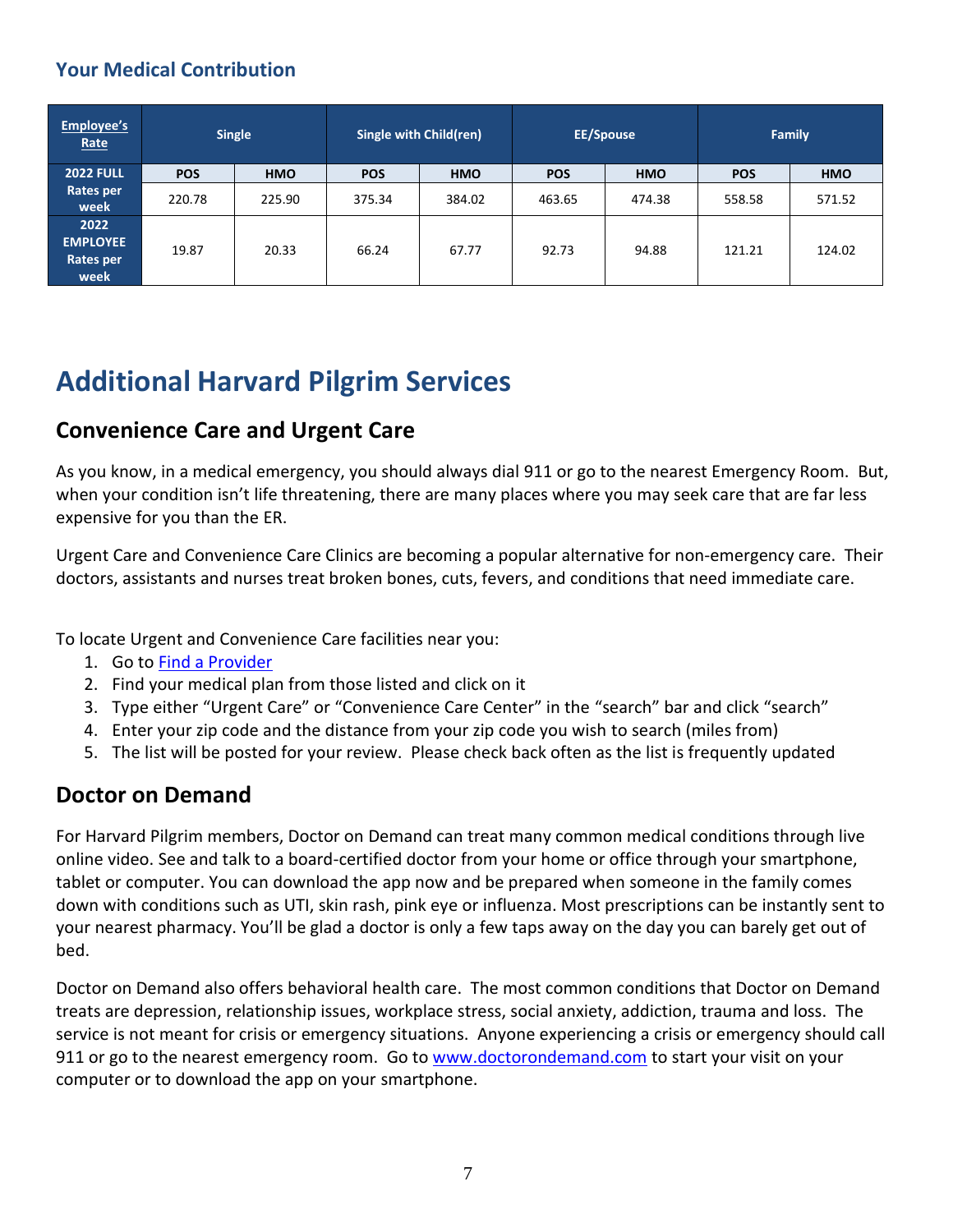## **Optum Behavioral Health**

Optum offers a behavioral health network of approximately 4,000 contracted providers in all 50 states. Providers can evaluate and treat general mental health conditions, such as depression and anxiety. They can also provide therapy, and when appropriate prescribe medications (subject to state licensure and regulatory requirements).

To easily access virtual behavioral health services, go to [harvardpilgrim.org](http://www.harvardpilgrim.org/) and click "Find a provider" at the top of the page. Choose your plan. Click "Behavioral Health Virtual Visits."

### **Estimate My Costs**

Be sure to register for your member account at harvardpilgrim.org because there are many money saving opportunities on the portal. One of them is "Estimate My Costs." Where you receive medical care can determine what you pay. The cost of a common surgery may vary at two different hospitals, even with the same doctor performing the procedure. An x-ray or MRI at one facility may cost much more than at another facility. Estimate My Costs allows you to search for a medical procedure, type of visit or procedure code. You may compare options based on cost and quality ratings provided for multiple providers and facilities. To get started, log in to your member account at [harvardpilgrim.org](http://www.harvardpilgrim.org/), click "Tools & Resources" at the top of the page, then click "Estimate My Cost."

### **Reduce My Costs**

Harvard Pilgrim offers a voluntary program which will help you save money with their voluntary "Reduce My Costs" program. If you are scheduled to receive outpatient procedures or diagnostic tests, this program will help you find lower cost providers. Harvard will also reward you for choosing to save money.

- 1. Call 855-772-8366 whenever your doctor recommends an outpatient test or procedure such as radiology, lab work, mammogram, ultrasound, bone density, colonoscopy, or other non-emergency out-patient tests and procedures.
- 2. You'll speak with an experienced nurse who will:
	- Compare provider costs and inform you of the lower cost providers in your area.
	- Assist with scheduling or rescheduling your appointment and help with any paperwork.
- 3. If you're already seeing a lower cost provider, you'll receive a cash reward just for calling.
- 4. If you decide to receive care from a lower cost provider, you will earn a cash reward depending on the service and the associated cost savings.

### **Harvard Pilgrim Member Portal**

Your online member account has quick, reliable answers to the information you need:

- Look up benefits and claim history along with the status of your deductible and out-of-pocket maximum
- Take advantage of discounts and savings
- Learn how preventive care and conditions are covered
- Access helpful tools and resources to live a healthier life.

Register for the member portal at **hphc.org** and click on "Member Login."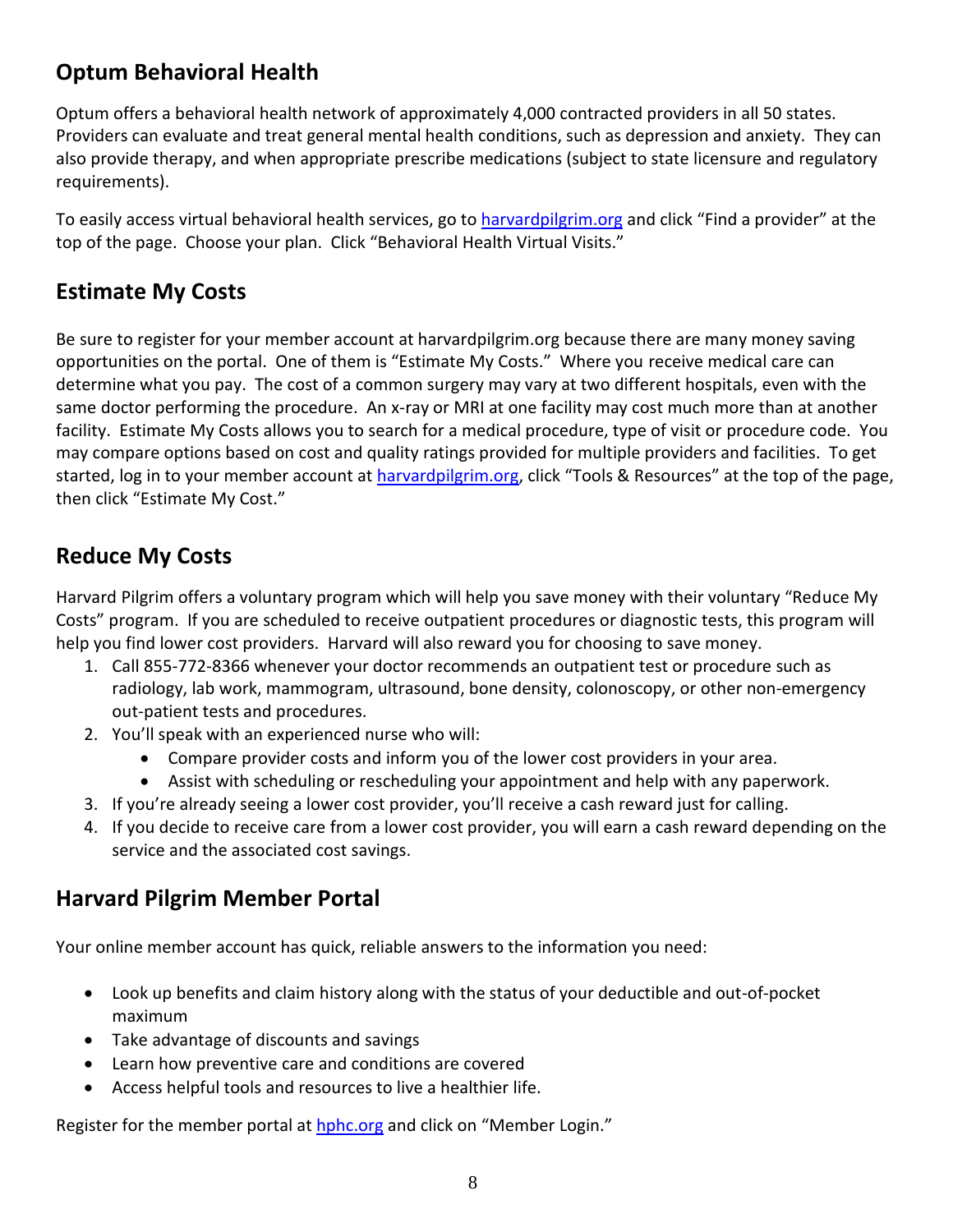### **Harvard Pilgrim App**

The Harvard Pilgrim App allows you to:

- Access a virtual ID card with the ability to download to your digital wallet
- Change your primary care physician
- Review claims
- Look up providers
- Check to see if a provider you're referred to is contracted with Harvard Pilgrim
- Ability to log in using facial recognition or touch ID

To get started, download the app via Google Play or the Apple App Store.

### **Harvard Pilgrim Well-being Program and Fitness Reimbursement**

Earn up to \$420 in rewards and reimbursements.

Enroll in the Harvard Pilgrim online Well-being Program and start participating in a variety of single-step and habit building activities, covering a range of topics built around monthly themes including:

- 
- •Stress Management •Environmental wellness •Volunteerism
- 
- •Healthy eating entitled by the extended of the extended values of the effinancial literacy
- •Self-care •Health plan literacy

Earn up to \$120 in Amazon gift cards. You'll earn rewards incrementally, so the longer you participate in the program the more rewards you earn. Reach all three levels to earn a total of \$120 in Amazon gift cards. Log in to [harvardpilgrim.org/wellbeingforall](http://www.harvardpilgrim.org/wellbeingforall) to start earning rewards. Covered dependents and employees who aren't Harvard Pilgrim members can participate in a separate program, where they can earn points towards monthly Amazon gift card drawings.

#### **Harvard Pilgrim Fitness Reimbursement**

Harvard Pilgrim offers a \$300 Fitness Reimbursement – up to a maximum of \$150 per Harvard Pilgrim policy holder (PWD employee) and up to a \$150 maximum for a dependent per calendar year. For plans with one covered member, the maximum reimbursement amount is \$150. The employee or dependent must be a member of both Harvard Pilgrim and a qualified fitness facility for at least four consecutive months. One submission for reimbursement per year to Harvard Pilgrim is permitted.

Fitness reimbursement applies to monthly fees paid to a facility that provides cardiovascular and strengthtraining equipment for exercising and improving physical fitness, such as: health clubs and fitness centers; YMCA's and YWCA's; Jewish Community Centers; and municipal fitness centers.

Virtual fitness class subscriptions will also qualify for the fitness reimbursement. Validation of qualifying facilities and virtual fitness subscriptions is subject to approval by Harvard Pilgrim.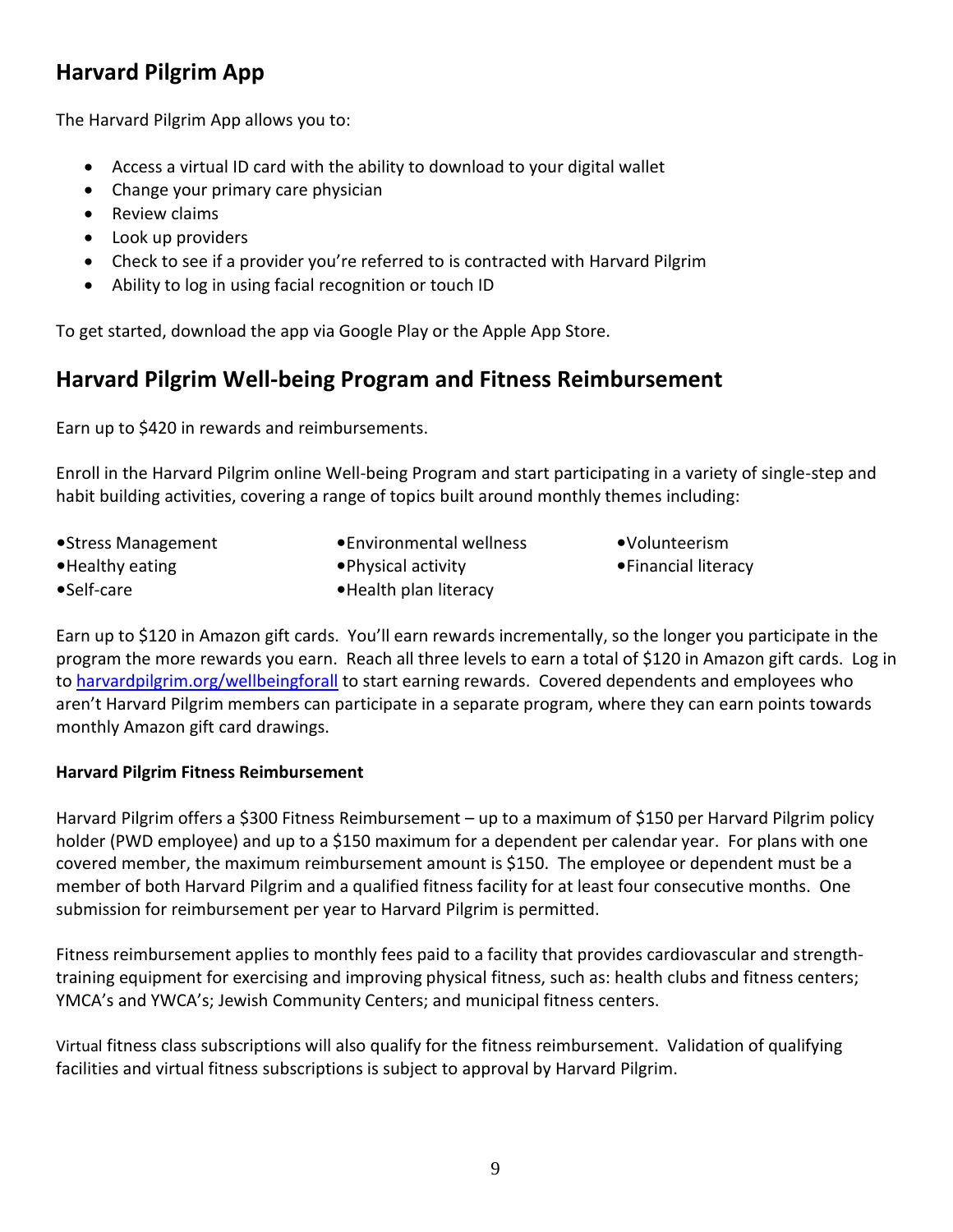## **Harvard Pilgrim Behavioral Health Webpage**

The Harvard Pilgrim Behavioral Health Webpage is there to support your emotional and mental well-being. Discover more about common behavioral health needs, when to seek help, how to find behavioral health providers and what you may expect from treatment. For more information, go to [harvardpilgrim.org/behavioralhealth](http://www.harvardpilgrim.org/behavioralhealth)

### **Sanvello App**

The Sanvello app is a powerful, science-driven app which provides coping techniques, cognitive behavioral therapy and guided journeys for your behavioral health needs. Sanvello will:

- Track your mood daily
- Teach coping skills
- Allow you to experience guided journeys via audio lessons, activities and other techniques
- Get personalized progress through weekly check-ins
- Participate and connect with others who understand what you're going through and will be there until you feel better.

To get the Sanvello app go to Google Play or iTunes. You will receive a complimentary premium version when you enter your Harvard Pilgrim ID number. You may also go to [liveandworkwell.com](http://www.liveandworkwell.com/) to browse and explore the app as a guest (access code: HPHC).

## **Ovia Health**

Ovia Health is a series of evidence-based, clinically backed apps offering support to members navigating fertility, pregnancy and early parenting. Apps include:

- Ovia Fertility
- Ovia Pregnancy
- Ovia Parenting

To access Ovia Health go to <https://connect.oviahealth.com/en/harvardpilgrim> or download from the App Store or Google Play. Select:

- "Try it now" (to create account
- "I have Ovia Health as a benefit"
- "Sign up"
- Health plan and employer
- Enter information and accept terms and conditions

### **Living Well at Home**

Harvard Pilgrim offers virtual well-being classes at no cost. Visit [harvardpilgrim.org/livingwellathome](http://www.harvardpilgrim.org/livingwellathome) to take the following classes:

- Yoga Mondays and Wednesdays 5:15 pm ET
- Zumba Tuesdays and Thursdays 5:15 pm ET
- Guided Mindfulness Tuesdays and Fridays 8:30 am  $-9$  am ET
- Health and wellness webinars Wednesdays 1:00 pm 1:00 pm ET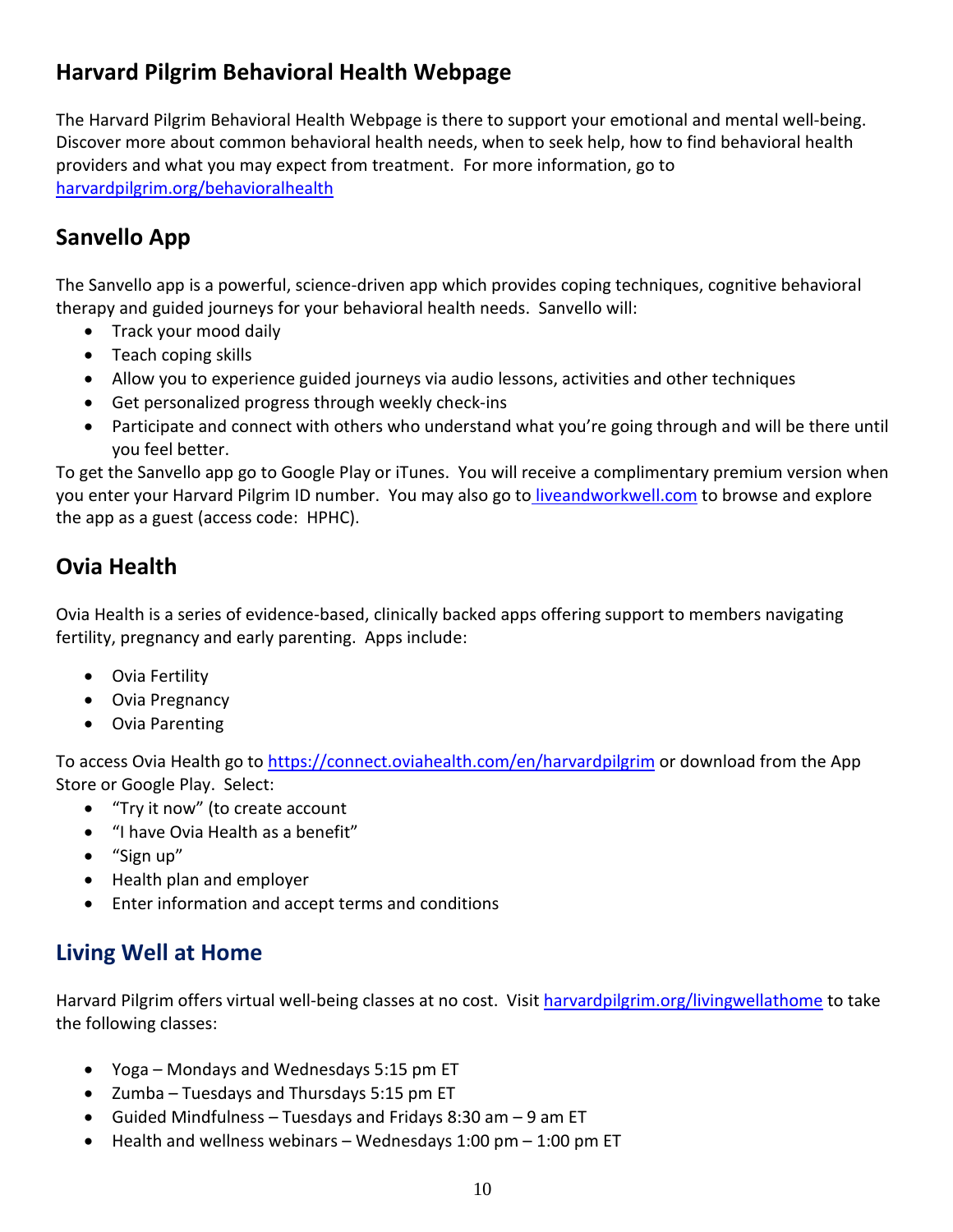### **Exceptional Discounts for Members**

Take advantage of discounts on products and services for body and mind. Visit [www.harvardpilgrim.org/discounts](http://www.harvardpilgrim.org/discounts) to discover health savings on:

- Vision
- Healthy Eating
- Holistic Wellness
- Fitness
- Hearing

## Dental Insurance



Portland Water District will continue to offer a Dental plan through Northeast Delta Dental. All dentists are covered, but please remember that you save money by choosing a dentist in their network for your care. Dental benefits are available to all regular non-union employees working 20 hours or more per week, or union employees working 25 hours or more per week. An overview is below. A complete summary is available from Employee Services.

| <b>Services</b>            | <b>Explanation</b>                                                                                                                          |
|----------------------------|---------------------------------------------------------------------------------------------------------------------------------------------|
| <b>Preventive Services</b> | Exams, cleanings, x-rays – 100% covered, no waiting period                                                                                  |
| <b>Deductible</b>          | \$75/\$225 Lifetime Deductible. Waived for Preventive services.                                                                             |
| <b>Basic Services</b>      | Amalgam (silver) fillings, composite (white) fillings (anterior and posterior), simple extractions – 70%<br>covered, 6 month waiting period |
| <b>Major Services</b>      | Oral surgery, root canal, crowns - 50% covered, 12 month waiting period                                                                     |
| Orthodontia                | Children and Adults. \$1500 lifetime benefit $-50%$ covered, 24 month waiting period                                                        |
| <b>Annual Maximum</b>      | \$2000 per person for Preventative, Basic and Major services combined                                                                       |

#### **Your Dental Contribution**

Good news! In 2022 there will be no change in what employees pay for dental coverage. For those employees who wish to participate in the dental program, below are the pretax premiums on a monthly and a weekly basis. Rates listed below are for employees working 40 hours per week. Rates are prorated for employees working less than 40 hours per week.

| <b>Employee's Rate</b>        | <b>One Person</b> | <b>Two Person</b> | Three or more<br><b>Persons</b> |
|-------------------------------|-------------------|-------------------|---------------------------------|
| 2022 EMPLOYER Rates per month | \$44.68           | \$76.17           | \$127.50                        |
| 2022 EMPLOYEE Rates per week  | \$3.09            | \$10.36           | \$22.21                         |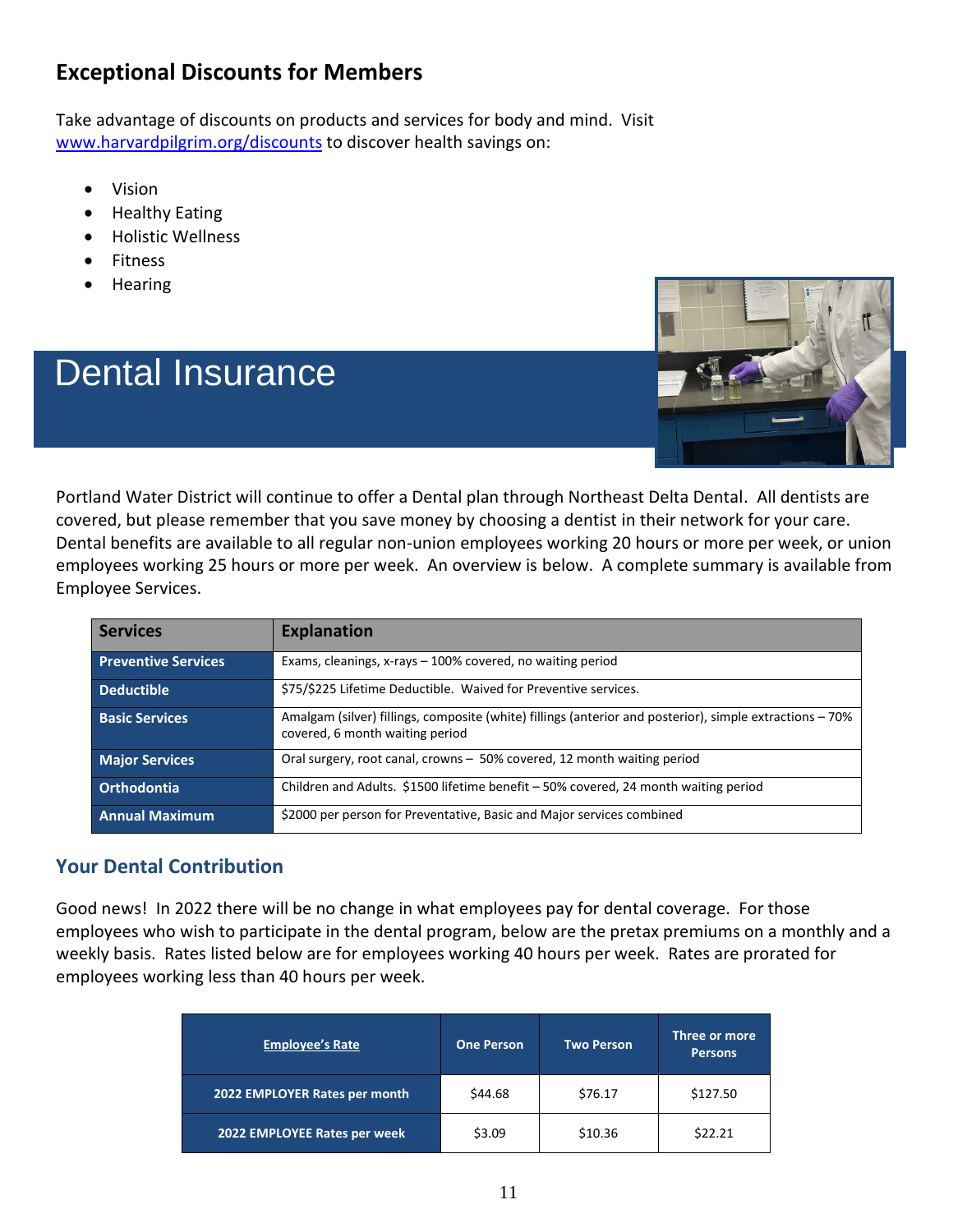## Voluntary Vision Insurance



In 2022, Portland Water District will continue to offer DeltaVision, a voluntary vision plan supported by the EyeMed Vision Care network. This is a **Hardware Only plan**, and available to all employees, union employees working a minimum of 25 hours per week and nonunion employees working a minimum of 20 hours per week. The cost for participating in this plan has decreased in 2022. A rate table and a plan overview are outlined below and on the next page.

| <b>Employee's Rate</b>        | <b>One Person</b> | <b>Two Person</b> | Three or more<br><b>Persons</b> |
|-------------------------------|-------------------|-------------------|---------------------------------|
| 2022 EMPLOYER Rates per month | \$5.29            | \$9.08            | \$16.24                         |
| 2022 EMPLOYEE Rates per week  | \$1.22            | \$2.10            | \$3.75                          |

### **DeltaVision Hardware Only Plan Summary**

|                                                  | <b>Network Benefit</b>                                                                       | <b>Non-Network Reimbursement</b> |
|--------------------------------------------------|----------------------------------------------------------------------------------------------|----------------------------------|
|                                                  | <b>Frames every 24 months</b>                                                                |                                  |
| Any available frame at provider<br>location      | \$150 allowance, then 20% off<br>balance                                                     | \$75                             |
|                                                  | <b>Standard Plastic Lenses every 12 months</b>                                               |                                  |
| Single/Bifocal/Trifocal                          | Member pays \$20; plan pays<br>balance                                                       | \$25/\$40/\$55                   |
|                                                  | <b>Lens Options</b>                                                                          |                                  |
| UV coating/Tint/Standard scratch<br>resistance   | Member pays \$15 each                                                                        | None                             |
| <b>Standard polycarbonate</b>                    | Member pays \$40                                                                             | None                             |
| <b>Standard anti-reflective coating</b>          | Member pays \$45                                                                             | None                             |
| <b>Standard progressive</b>                      | Member pays \$85                                                                             | None                             |
| <b>Premium progressive</b>                       | Member pays \$85; 80% of charge<br>less \$120 allowance                                      | None                             |
| <b>Other add-ons and services</b>                | 20% off retail price                                                                         | None                             |
|                                                  | Contact Lenses every 12 months; In lieu of spectacle lenses; Allowance covers materials only |                                  |
| <b>Conventional</b>                              | \$150 allowance, then 15% off<br>balance                                                     | \$120                            |
| <b>Disposable</b>                                | \$150 allowance, member pays<br>balance                                                      | \$120                            |
| <b>Medically necessary</b>                       | Paid in full                                                                                 | \$200                            |
| Laser Vision Correction - Lasik or<br><b>PRK</b> | 15% off retail price or 5% off<br>promotional price                                          | None                             |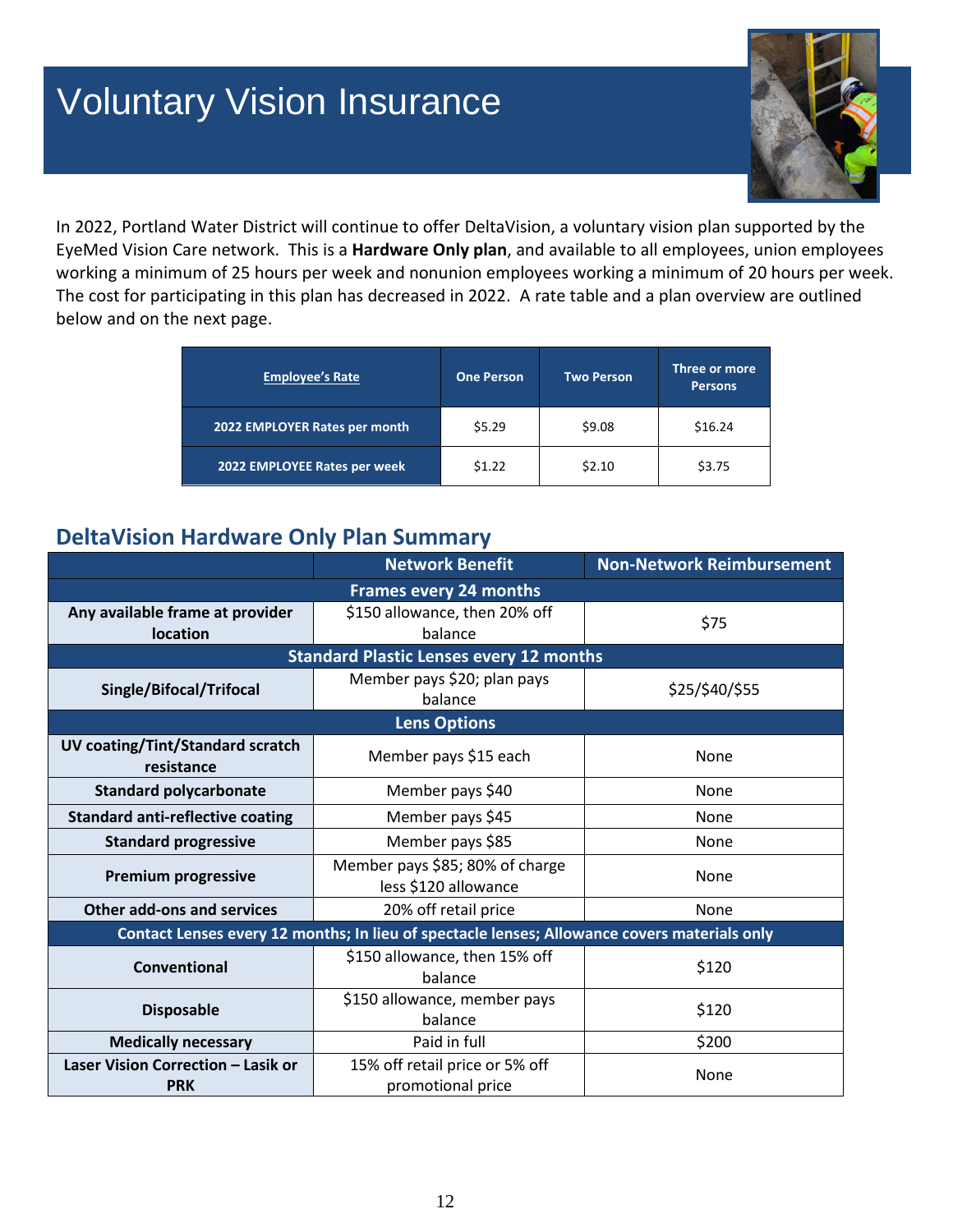## Flexible Spending Accounts (FSA) Health Care and/or Dependent Care



**In 2022 the Portland Water District will continue to offer a Flexible Spending Account (FSA)** program to all regular nonunion employees working 20 hours or more per week, or union employees working 25 hours or more per week. Our Flexible Spending carrier is Benefit Strategies, LLC.

The FSA allows employees to have pre-tax dollars deducted from their salaries to pay for eligible out-of-pocket expenses. The pre-tax contributions made to the FSA can be used to pay for predictable non-reimbursed health care expenses and dependent care expenses during the plan year. Through the FSA program, you can reduce your taxable income without reducing your real income, so that you can keep more of the money you earn. Under IRS rules, any balance remaining in the account at the end of the plan year will be forfeited. For this reason, you should be careful and not to over-fund your account(s).

Participation in the Health Care and/or Dependent Care FSA is optional and determined on an annual basis for the plan year. You must enroll for each plan year. You determine how much to contribute to the account, up to a specified maximum, based on anticipated expenses during the plan year. In 2022 we will continue to provide participants with a Flexible Spending debit card.

**Please Note: The CARES stimulus act mandates that over-the-Counter medications and supplies are eligible qualified expenses. The IRS mandates that PPE is a qualified eligible expense for FSA Accounts. For a complete list of Over-the Counter items eligible for reimbursement go to: <https://www.benstrat.com/downloads/FSA-Eligible-Expenses-Election-Worksheet.pdf>**

The maximum contribution to a Health Care Flexible Spending Account has increased to \$2,850 per plan year; Dependent Care Reimbursement Account contributions will remain limited to \$5,000 per plan year.

## **Wellness**



Portland Water District will continue to offer wellness events in 2022,

and we encourage you to participate. Wellness is important to you and your family, and over time benefits the health plan, and that helps all of us. Take advantage of the Wellness benefits through programs offered through the Employee Assistance Program (EAP), screenings, and information at the annual wellness fair, the flu shot clinic, reimbursement through the WHY Program, the wellness coach and the many preventive features of the Harvard Pilgrim Health Plans.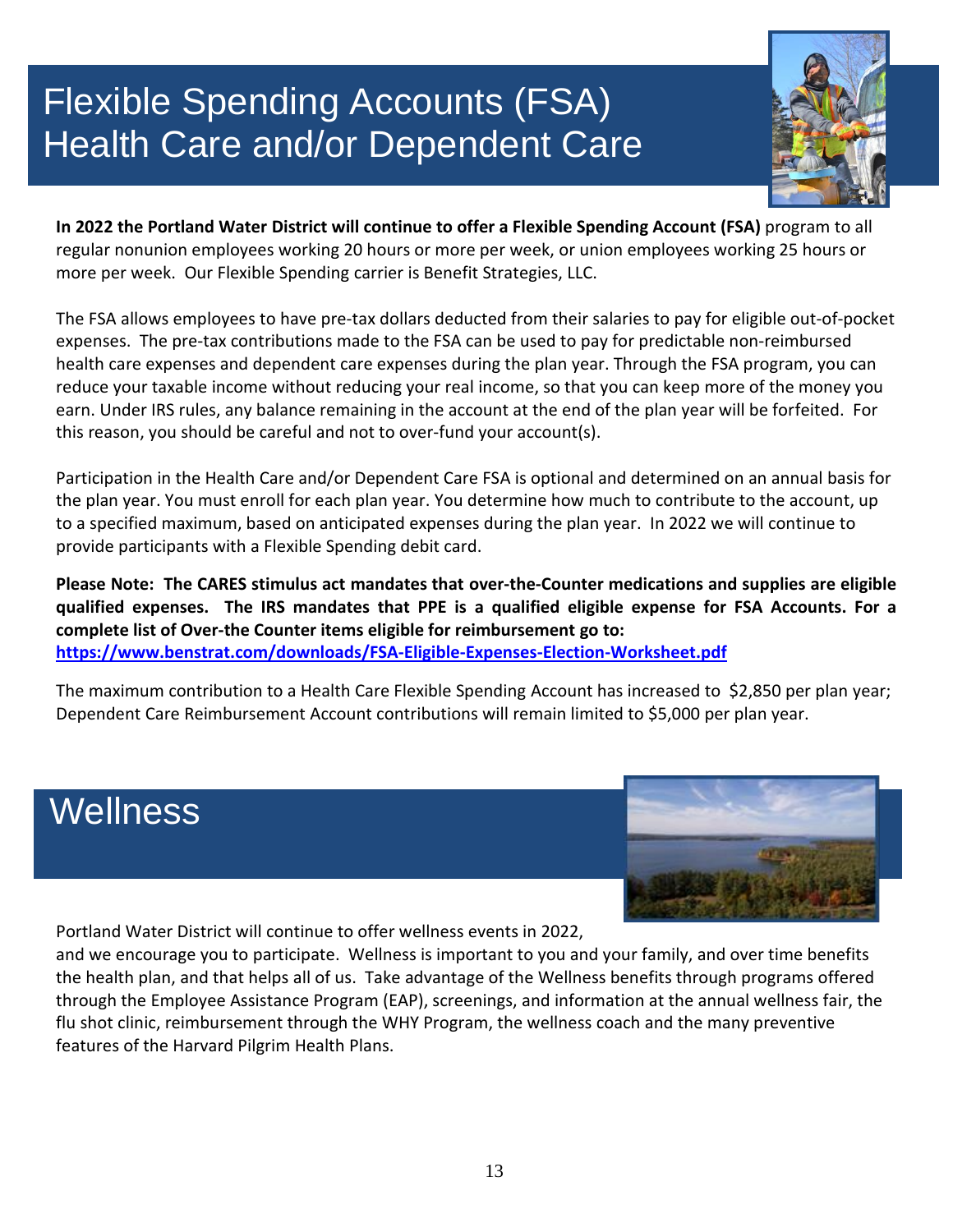## Disability Insurance



The Portland Water District provides employees working 30+ hours per week long-term disability income benefits through Mutual of Omaha and pays the full cost of this coverage. In the event you become disabled from a non-work-related injury or sickness, disability income benefits are provided as a source of income.

Individual short-term disability benefits are available through Mutual of Omaha on a voluntary basis to employees working 30+ hours per week. For newly hired employees, who have not had a chance to accrue a large sick bank, or for employees who may have depleted their sick bank, short term disability provides a way to insure your income should you become incapacitated due to an accident or illness. If you purchase short term disability, your premiums are deducted on an after-tax basis. **The pre-existing condition under this plan is 3/6 which means any condition that you receive medical attention for in the 3 months prior to your effective date of coverage that results in a disability during the first 6 months of coverage, would not be covered**. If you purchase short term disability, your premiums are deducted on an after-tax basis. Eligible employees can enroll at the time of hire subject to a 3/6 month pre-existing condition requirement. Employees who have declined coverage in the past may enroll each year during fall open enrollment, subject to medical questions and subject to a 3/6 month pre-existing condition provision.

|                         | <b>Long-Term Disability</b>                    | <b>Voluntary Short-Term Disability</b>                                      |
|-------------------------|------------------------------------------------|-----------------------------------------------------------------------------|
| <b>Benefits Begin</b>   | 180 days after disability begins               | $1st$ calendar day for injury<br>8 <sup>th</sup> calendar day for a disease |
| <b>Benefits Payable</b> | 2-year own occupation, 65+ benefit<br>duration | 26 weeks                                                                    |
| <b>Income Replaced</b>  | 60% of monthly salary                          | 60% of pre-disability earnings                                              |
| <b>Maximum Benefit</b>  | \$5000 per month                               | \$1150 per week                                                             |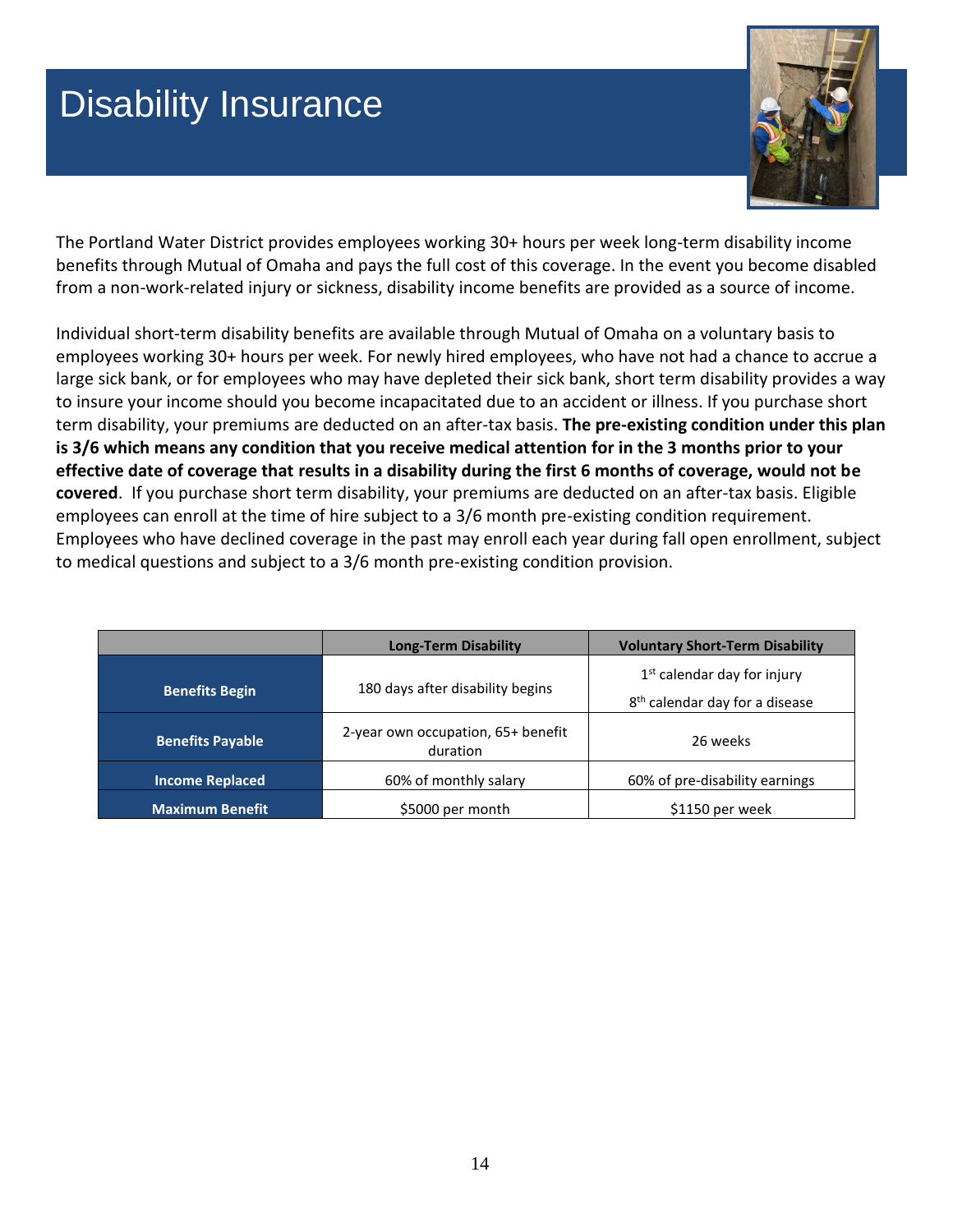## Life and AD&D Insurance

#### **Basic Life Insurance**

In 2022 Portland Water District will be changing life insurance carriers to Mutual of Omaha. Life insurance offers you and your family important financial protection. The Portland Water District provides employees working 30+ hours per week a life insurance benefit equal to 2x salary to a maximum of \$300,000 and pays 50% of the cost of this benefit. Eligible employees pay 50% of the cost. If you elect not to pay for this, you will not receive the benefit. The benefits reduce to 65% at age 65 and 50% at age 70. Benefits terminate at retirement unless you exercise the option to individualize the policy. **For 2022 open enrollment only,** *you are eligible to enroll in this benefit even if you have declined Life Insurance in the past. After this year, Basic Life will only be available to new hires.* Be sure that you keep your beneficiary information current.

#### **Voluntary Supplemental Term Life Insurance**

Employees working 30+ hours per week who would like to supplement their group life insurance benefits may purchase additional coverage Voluntary Life Insurance through Mutual of Omaha.

You can buy Voluntary Life Insurance for yourself, your spouse and your children.

You may purchase coverage in \$10,000 increments up to a maximum for \$300,000 for yourself and spouses may elect 100% of the employee's benefit up to 100,000. You may purchase \$15,000 for your children.

This plan is rated using the same rates for the employee and spouse. Employee and spouse rates are calculated based on the employee's current age as of the effective date of the plan. Employee and spouse rates are adjusted once each year on the plan anniversary date for employees advancing to the next age band. Spouse coverage terminates when the employee attains age 70 (regardless of the spouse's actual age).

Employee coverage reduces by 35% of the original amount when you turn 65 and by 50% of the original amount when you turn 70. If your coverage ends because you leave the District, you can continue coverage and have it billed directly to your home, by either converting your Portland Water District policy to a whole life policy, or by continuing your term life policy through a process called portability. You have 31 days to convert or apply for portability without answering any medical questions.

#### **True Open Enrollment for 2022**

All eligible employees, spouses and dependents can elect voluntary term life up to the Guarantee Issue with no medical questions for this open enrollment period. Guarantee issue for employees is 5 times annual salary up to \$100,000. Guarantee issue for spouses is 100% of the employee's benefit up to \$30,000. Guarantee issue for children is \$15,000. Please note that Spouse and Child(ren) coverage is only available if the employee has coverage under this plan. Spouse coverage terminates at age 70.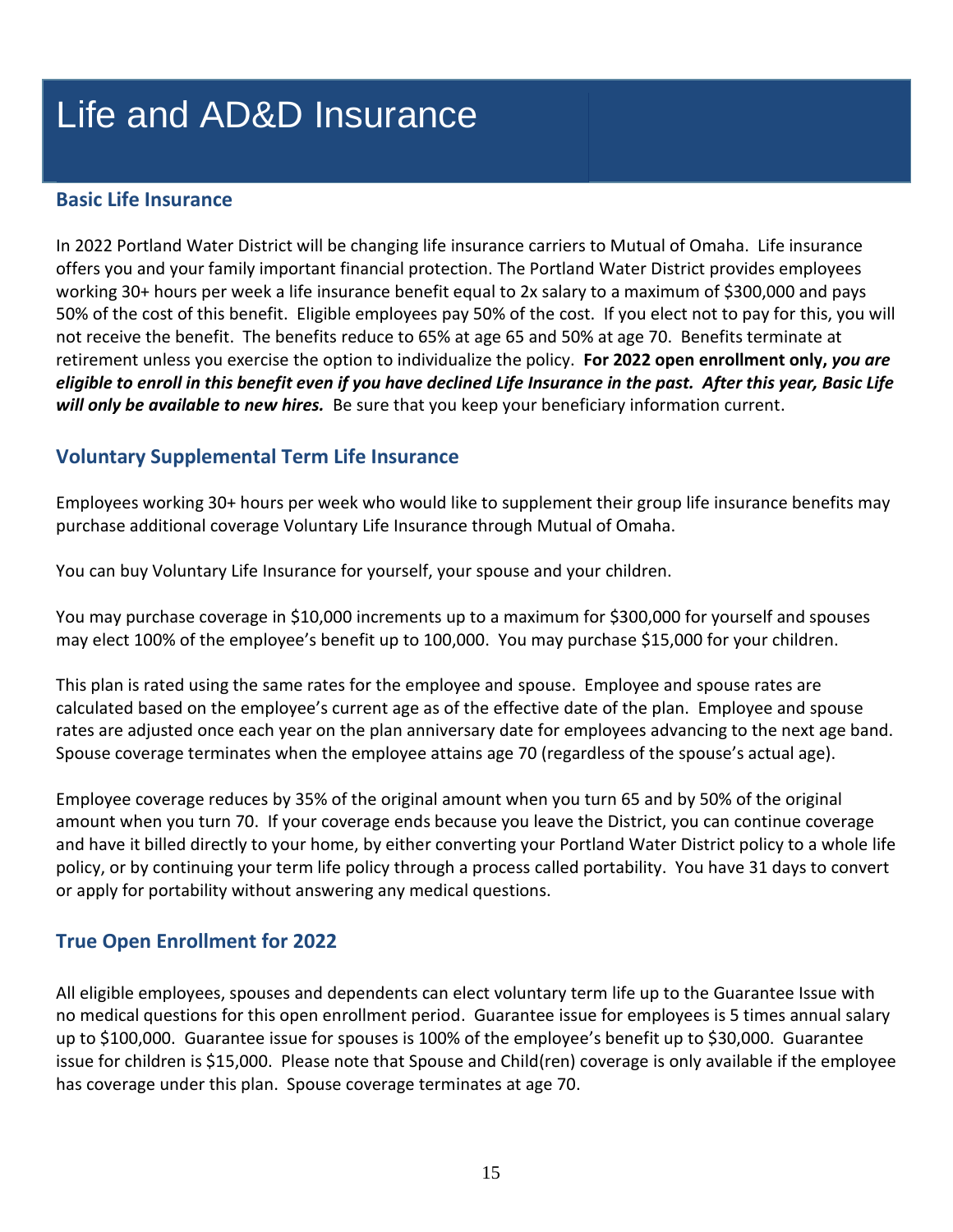## **Retirement**



### **Portland Water District's Deferred Compensation (457) Plan**

The Portland Water District's Deferred Compensation (457) Plan offers employees a tax-favored way to contribute to your retirement income. Under the Plan, you can elect to defer from each paycheck a portion of your pay with no current income taxes withheld. You also have a choice of a Roth IRA option in which you pay taxes as you contribute, but your distributions at retirement are tax free. The Plan offers a choice of professionally managed mutual funds from which you may select when making your investment election, as well as professionally managed target date funds. As a participant, you have your own account and the amount within it is determined by the amount of compensation you defer and by the performance of your investment choices.

Employees must participate with a minimum 3% mandatory deferral and are encouraged to contribute more. The District will match 150% of the first 4.5% of compensation. If you elect to contribute 4.5%, then the 150% match will be 6.75% of your pay. You may elect to contribute more than 4.5%, but any amount exceeding this will not be matched by the District. After successfully completing a 6-month probationary period, the "match" accrued during the prior 6 months will be applied retroactively to your hire date.

You can increase your 457 retirement plan contributions any time you wish! When making a change to the 457, those changes take effect the first of the following month after the change is made. Please visit [www.principal.com.](http://www.principal.com/) If you have never logged on before, the directions can be found on Sharepoint/Departments/ESBenefits/457 Log on info.

### **Portland Water District's Defined Benefit Plan**

Non-union employees hired before 1/1/12 participate in the Defined Benefit Plan for non-union employees. Union employees hired before 1/1/11 participate in the Defined Benefit Plan for bargaining unit employees. (Summary Plan Descriptions are available at Sharepoint). Employees who are participants in either of the Defined Benefit Pension plans are eligible to receive \$1,225 in matching contributions from the District to the 457 plan.

Any bargaining unit employee who is currently eligible and in the bargaining unit defined benefit plan prior to 1/1/11, and transfers or promotes into a non-bargaining unit position on or after 10-1-17, will have the choice of:

- remaining in the bargaining unit defined benefit plan, or
- having their benefit "frozen" at the years of service obtained prior to transferring and participating in the 457 plan. **This choice can only be made once and is irrevocable. For this reason, the District encourages such employees to seek advice from an independent financial counselor when making this decision.**

If the employee chooses to participate in the 457 Plan upon transfer or promotion into the non-bargaining unit position, the employee must participate with a minimum 3% mandatory deferral, under the same terms noted above under the summary of the 457 Plan. After successfully completing a 6-month probationary period, the "match" accrued during those 6 months will be applied retroactively to the date of the transfer into the new position.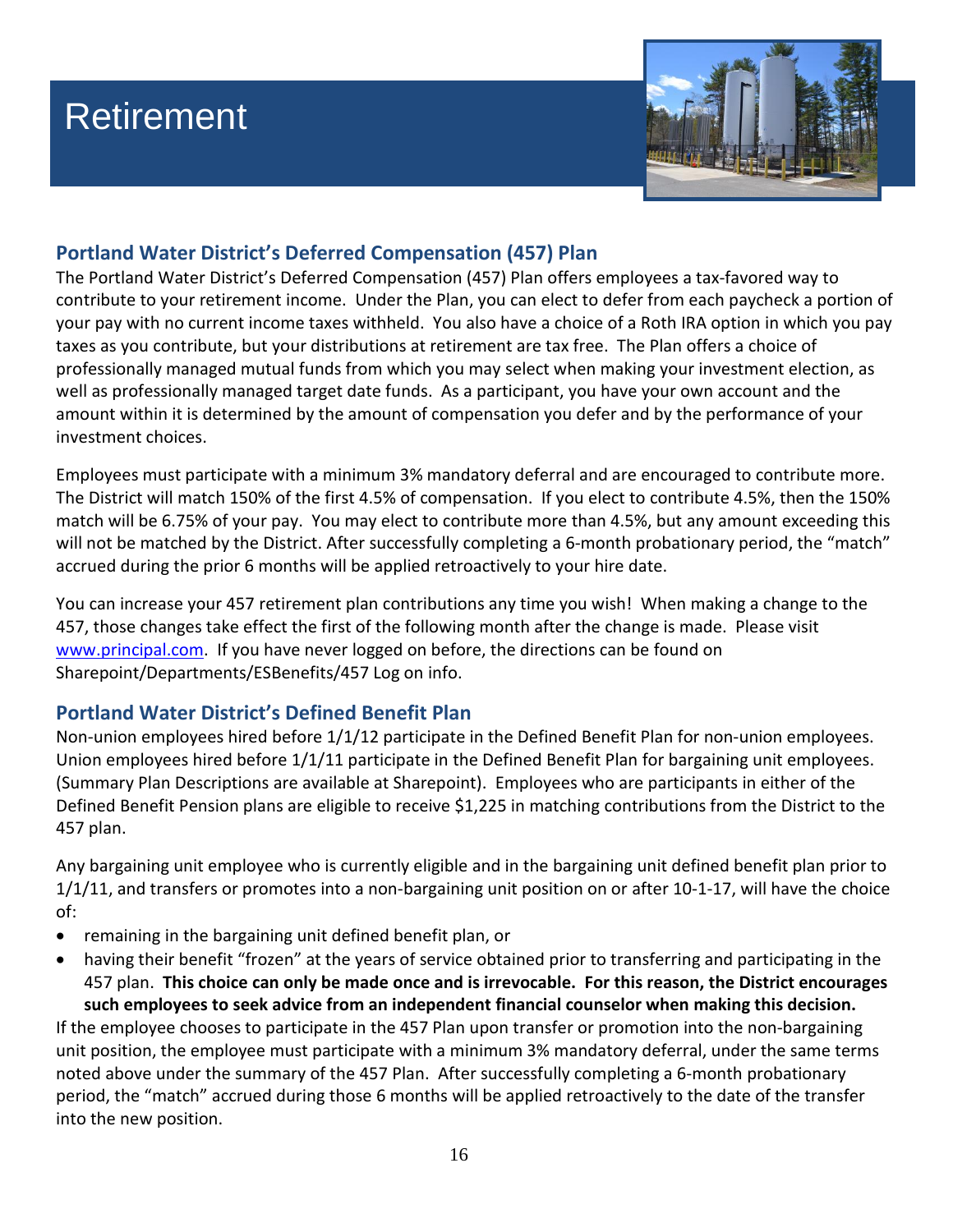## WHY Reimbursement Program

The Portland Water District WHY Reimbursement Program is designed to help you achieve your health goals. On the first of the month following 30 days of employment, PWD will provide you with a \$100 per year reimbursement toward the cost of fitness club membership and wellness classes such as Swimming membership, Aerobic Classes, Tai Chi Classes, and Weight Loss Meetings. Sport club memberships, such as golf, baseball, etc., are not eligible. **OR**, PWD will offer \$100 per year reimbursement toward the purchase of fitness and aerobic equipment such as Treadmills, Lifecycles, Weights and Bench, Bicycles. Sporting equipment, apparel and footwear are not eligible. Employees may combine the 2 options, but the total is \$100 per year combined. The amount submitted to PWD for WHY reimbursement for health club membership cannot be submitted to Harvard Pilgrim as part of their fitness reimbursement.

## Employee Assistance Program



Portland Water District has contracted with Anthem's Employee Assistance Program (EAP), to offer you and your family members the services of an Employee Assistance Plan (EAP). The program consists of resources and referral services, counseling and support services, online information and interactive tools. All services are free, confidential, accessible 24 hours a day, 365 days a year and available to all members of your household, regardless of insurance coverage.

The program includes:

- 24-hour/365-day live telephonic access
- 24-hour crisis intervention
- 24-hour telephonic consultation with licensed behavioral health clinicians
- Referrals for up to 3 free, face-to-face counseling visits for behavioral issues
- Referrals to community resources for localized support
- Consultation and referrals for work-related issues
- Comprehensive website offering resources, education, tools and referrals
- Legal/financial consultation
- Tobacco coaching
- ID theft recovery and credit monitoring service
- Cost savings center

Just call the EAP at 1-800-999-7222 or go online to **anthemeap.com** and enter pwd to log on and access a wealth of information.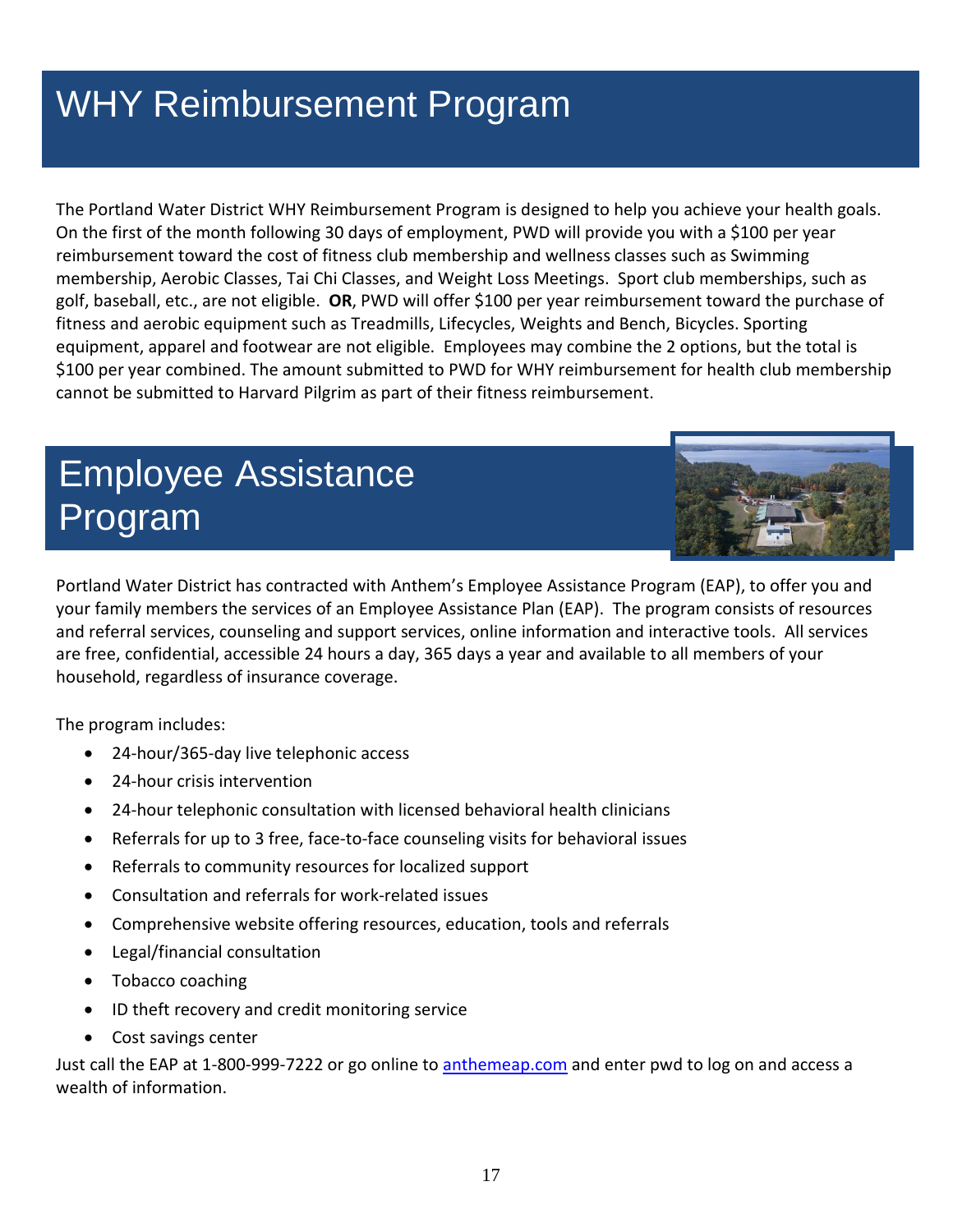## Sick Leave



Sick Leave covers absences for non-union and union employees. For full time employees sick leave will accrue at the rate of 8 hours for each full calendar month of active service, to a maximum of 120 days. Covered absences are temporary medical illness and/or disability of the employee. Short-term absences covered under this policy are for non-occupational illness and/or injury. In addition, a maximum of five days (40 sick pay hours) may be deducted annually from the employee's accrued sick bank to care for an ill immediate family member. Sick Leave runs concurrent with FMLA leave when applicable. Employees must use time from their sick bank first for their own illness or injury. If their sick bank is exhausted or has not yet accrued, accrued vacation time may be substituted.

## Earned Paid Leave



Employees will accrue earned paid leave per the following schedule:

| Length of Service | <b>Annual Earned Paid Leave</b> | <b>Accrual Rate</b> | Maximum   |
|-------------------|---------------------------------|---------------------|-----------|
|                   | Weeks/Hours                     | Hours/Month         | Balance   |
| At hire           | Two days deposited (16 hours)   | 1.333               | 32 hours  |
| First year        | 2 weeks (80 hours)              | 6.667               | 160 hours |
| After 1 year      | 2 weeks plus 2 days (96 hours)  | 8.000               | 192 hours |
| After 3 years     | 2 weeks plus 4 days (112 hours) | 9.333               | 224 hours |
| After 5 years     | 3 weeks plus 2 days (136 hours) | 11.333              | 272 hours |
| After 7 years     | 3 weeks plus 4 days (152 hours) | 12.667              | 304 hours |
| After 10 years    | 4 weeks plus 1 day (168 hours)  | 14.000              | 336 hours |
| After 15 years    | 4 weeks plus 2 days (176 hours) | 14.667              | 352 hours |
| After 20 years    | 5 weeks (200 hours)             | 16.667              | 400 hours |

Employees will also receive the following longevity bonuses:

 $25<sup>th</sup>$  Employment Anniversary  $1$  day credited to the earned paid leave bank 30<sup>th</sup> Employment Anniversary 1 day credited to the earned paid leave bank 35<sup>th</sup> Employment Anniversary 1 day credited to the earned paid leave bank 40<sup>th</sup> Employment Anniversary 1 day credited to the earned paid leave bank 45<sup>th</sup> Employment Anniversary 1 day credited to the earned paid leave bank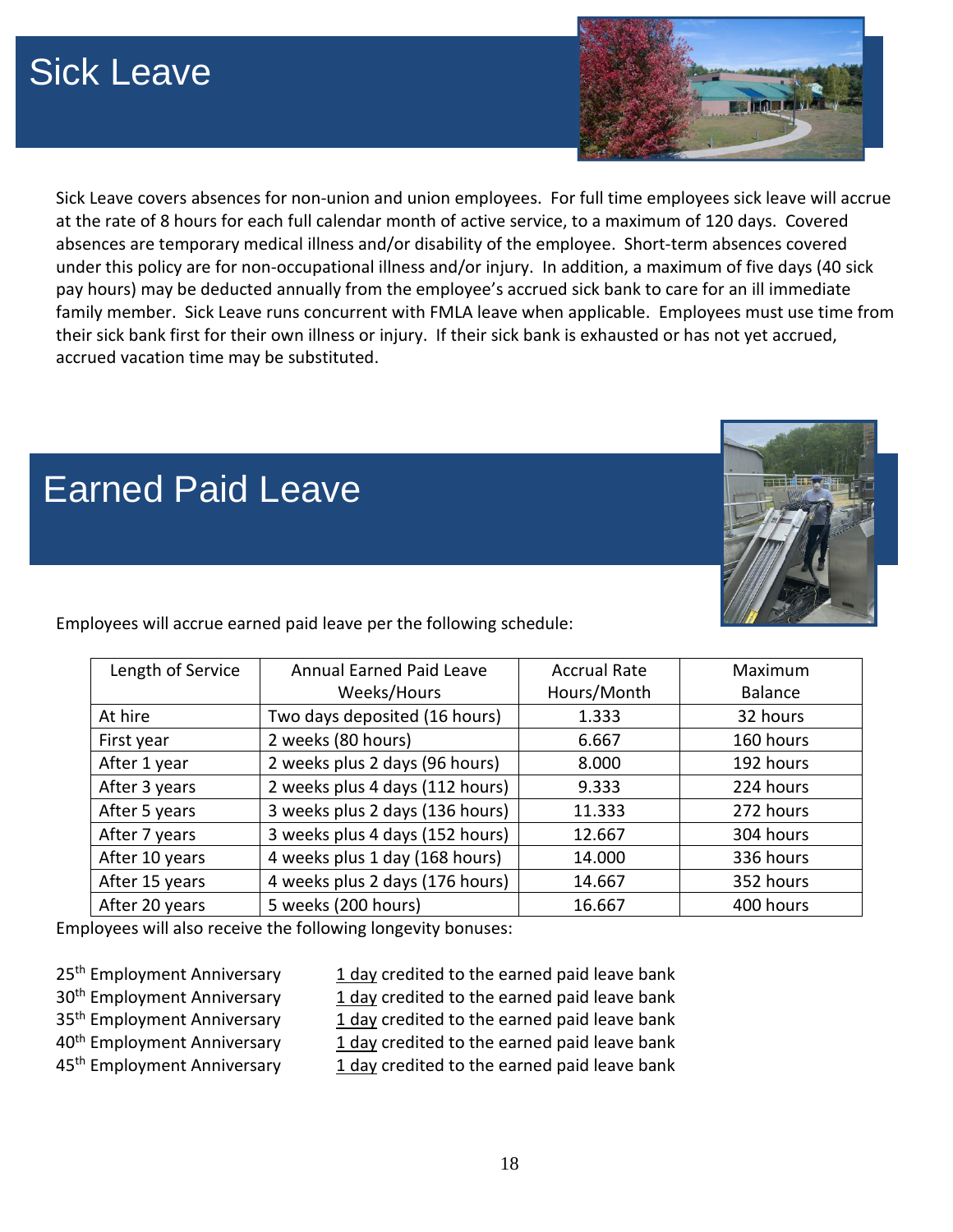## Additional Benefits



**Referral Bonus:** In appreciation for helping recruit the very best candidates, employees who refer someone that is hired into a full-time, part-time or temporary position lasting 6 months with the District will receive a \$100 referral bonus (less applicable taxes). However, employees are not eligible for this incentive if the candidate is already employed within PWD, or the employee works in Employee Services.

**Holidays:** The Portland Water District provides twelve paid holidays each year. This policy applies to nonunion and union employees. The holidays observed shall be as follows.

| 1. New Year's Day                          | 7. Labor Day                         |
|--------------------------------------------|--------------------------------------|
| 2. Martin Luther King's<br><b>Birthday</b> | 8. Indigenous Peoples<br>Day         |
| 3. Washington's Birthday                   | 9. Veteran's Day                     |
| 4. Patriot's Day                           | 10. Thanksgiving Day                 |
| 5. Memorial Day                            | 11. Day after<br><b>Thanksgiving</b> |
| 6. Independence Day                        | 12. Christmas Day                    |

**Voluntary Benefits through Colonial Life and Employee Discounts:** Lists available at Sharepoint.

**Bereavement Leave:** This leave provides time away from work for an employee who has a death in his/her family or spouse's family. Please see leave policy available at Sharepoint.